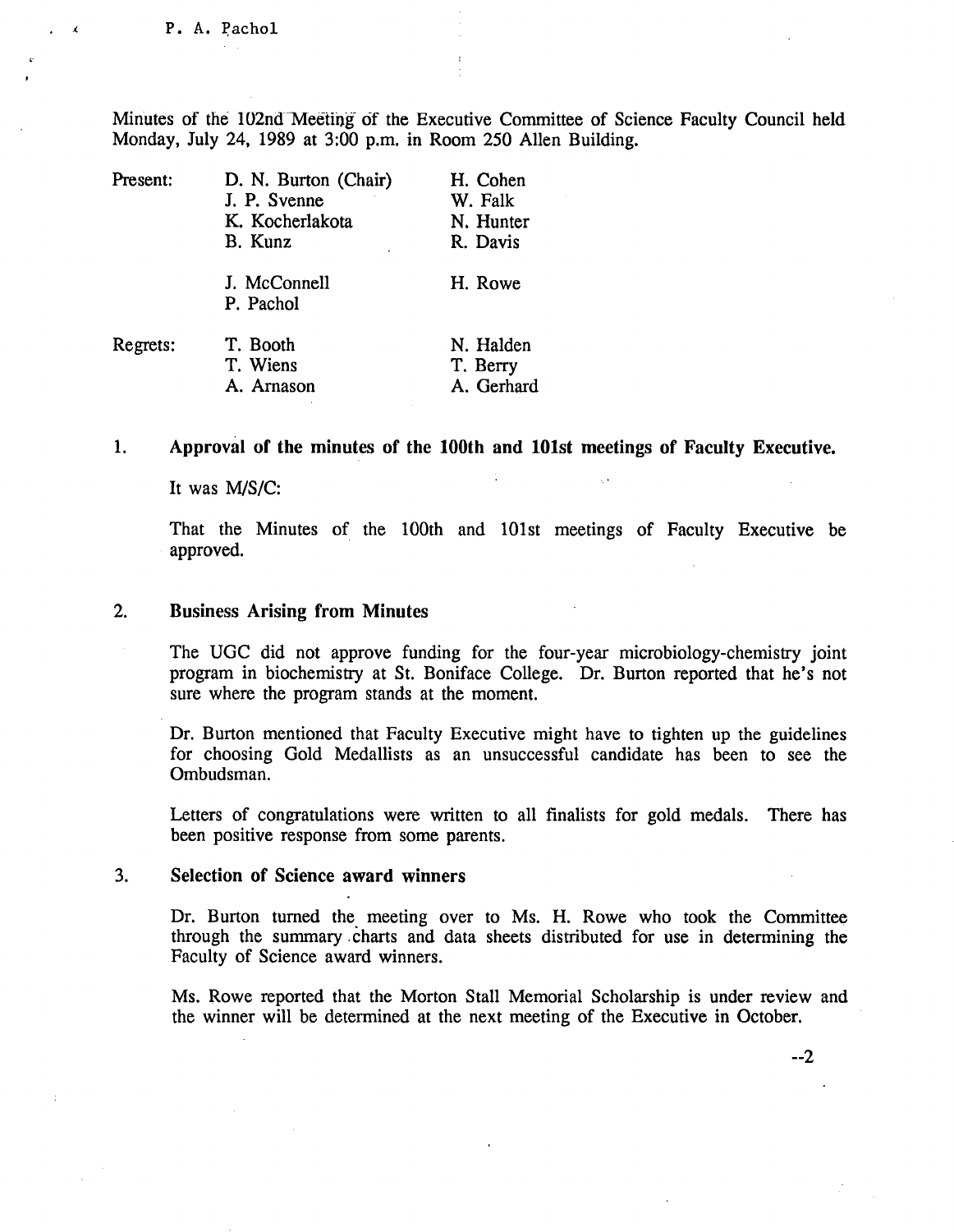# **Scholarship Awards**

# **Alumni Association**

*#5904675* CRANE, Brian Chosen on the basis of his being a 3rd yr. honours student.

# Alternate<br>#6008905

REICH, David

Dr. Cohen suggested that a letter be sent to the Alumni Association mentioning the number of Science students who have *4.50* AGPA and suggesting they review the number of awards available to the Faculty.

# **Dr. Maxwell S. Rady**

This scholarship is awarded jointly to and the monetary award split equally among:

| #5901255 | LIN, Liping    |
|----------|----------------|
| #6003777 | PHILIPP, Roger |
| #6008905 | REICH, David   |

# **The University Women's Club of Winnipeg**

#6000088 LEE-KWEN, Katrina

### **Rosabelle Searle Leach**

#6021287 NASSER-SHARIF, Susan Chosen on the basis of her additional course work.

### **Benjamin Cohen**

This scholarship is awarded jointly to and the monetary award split equally among:

--3

| #6123755 | BOYD, Scott   |
|----------|---------------|
| #6109430 | LAM, Ngam     |
| #6123775 | YEUNG, Wai Yu |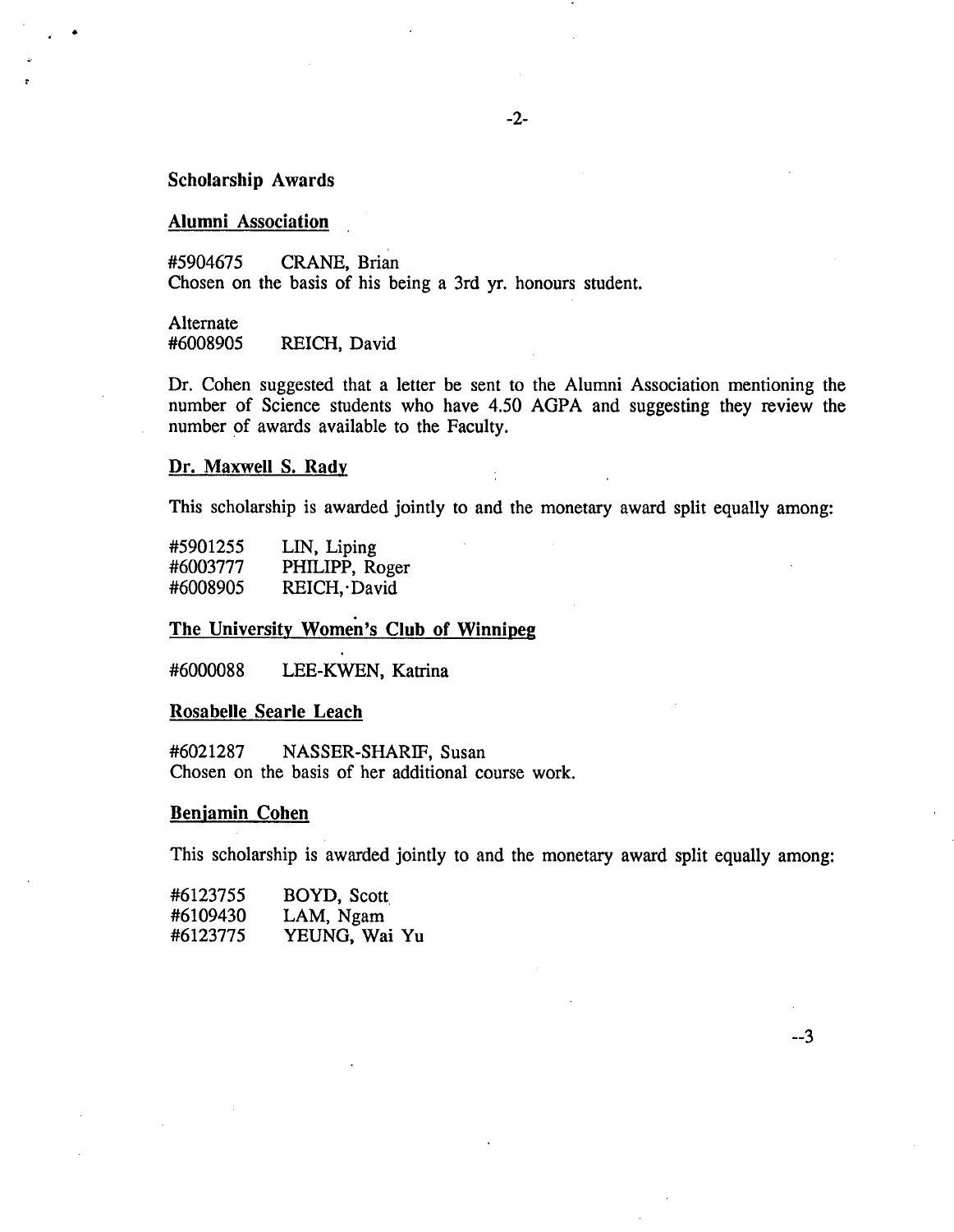# **Isbister**

These five scholarships are awarded jointly to and the monetary awards split equally among:

| #6123755    | BOYD, Scott          |
|-------------|----------------------|
| #6109430    | LAM, Ngam            |
| #6000088    | LEE-KWEN, Katrina    |
| #5901255    | LIN, Liping          |
| #6003777    | PHILIPP, Roger       |
| #6008905    | REICH, David         |
| #6123775    | YEUNG, Wai Yu        |
| $-#6021287$ | NASSER-SHARIF, Susan |
| #5901254    | MACBEATH, Gavin      |
|             |                      |

# *4.* **Membership of the Committee on Student Standing**

Dr. Burton reported the following changes to the membership on the Committee on Student Standing and asked for Executive Committee approval of the changes.

V.

L. Graham will replace B. Collens (on leave) for one year.

N. Halden will replace J. Svenne.

B. Johnston and B. Hann will continue.

It was MIS/C that the membership of the Committee on Student Standing be approved.

Meeting adjourned 3:55 p.m.